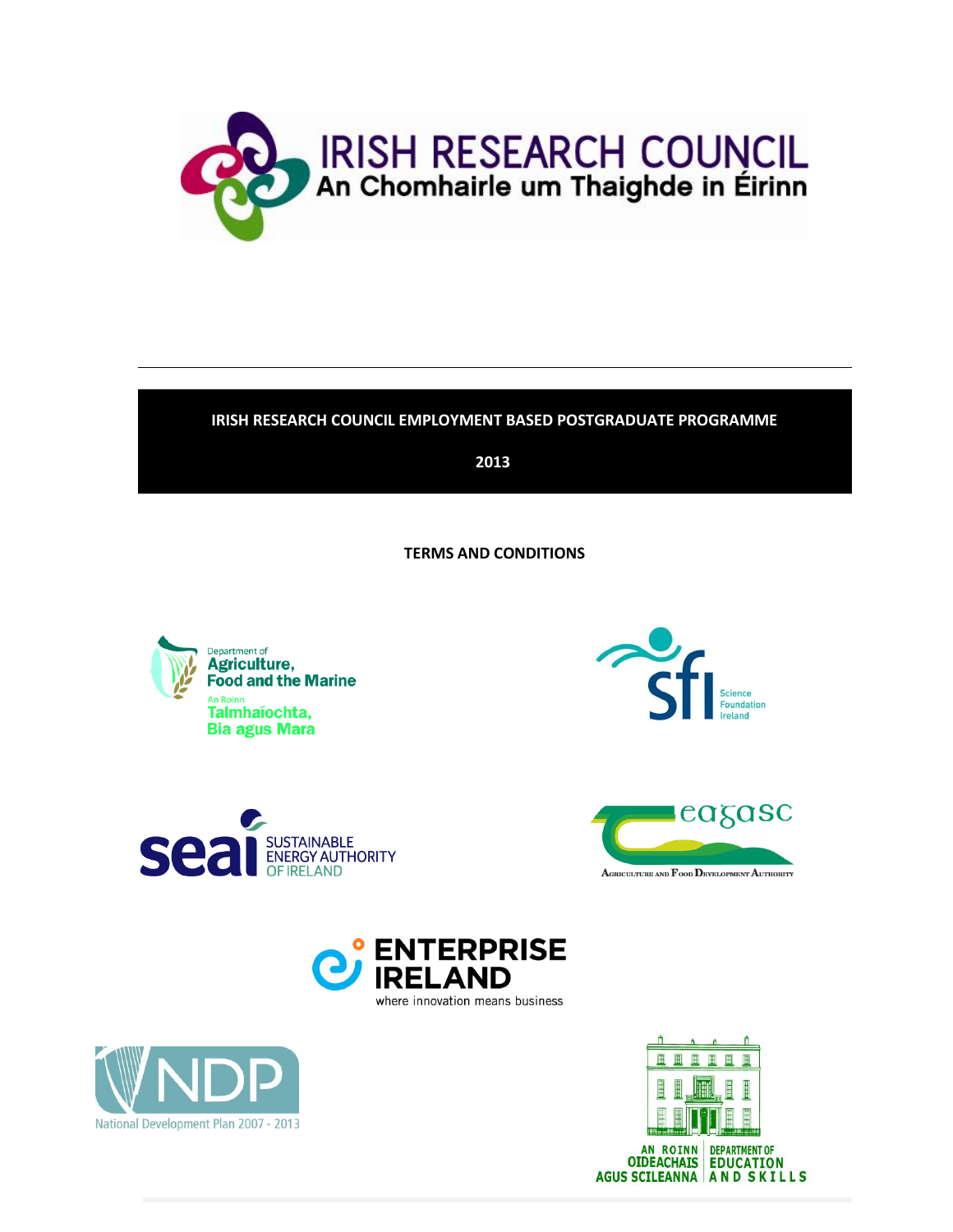## **TERMS AND CONDITIONS**

## **1. DEFINITIONS**

- 1.1. **Academic Supervisor** shall mean the person or persons responsible for supporting and guiding the academic quality of the Scholarship.
- 1.2. **Council** shall mean The Irish Research Council (see www.research.ie).
- 1.3. **Employment Mentor** shall mean the person or persons designated by the Employment Partner as being responsible for supporting and guiding the Scholar relating to the Employment Partner's involvement in the Scholarship.
- 1.4. **Employment Partner** shall mean either a business, a company, a social, cultural, not-forprofit, governmental or non-government organisation with a physical operational base located in Ireland that will employ the scholar for the duration of the award.
- 1.5. **Funding Term** shall mean the period between the official start date and agreed end date of the Scholarship.
- 1.6. **Higher Education Institution or (HEI)** For the purposes of this Scholarship, a higher education institution in Ireland must be: within the meaning of Section 1 of the Higher Education Authority Act, 1971; and/or approved for the purposes of the Free Fees initiative; and/or in receipt of some other form of public funding from the Department of Education and Skills. A list of eligible Irish HEIs is provided o[n www.research.ie.](http://www.research.ie/)
- 1.7. **Research Project** shall mean the research work proposed by the Scholar and approved by the Irish Research Council.
- 1.8. **Scholar** shall mean the person awarded a Scholarship.
- 1.9. **Scholarship** shall mean the Irish Research Council Employment Based Postgraduate Programme Research Scholarship as outlined in the Letter of Offer.
- 1.10. **Scholarship Fund** shall mean the funding for the Scholarship.
- 1.11. **Strategic Funding Partner** shall mean a national agency or government department that is partnering with the Irish Research Council to support the co-educational Employment Based Research Programme.

## **2. INTRODUCTION TO THE COUNCIL**

- 2.1. The **mission of the Council is to enable and sustain a vibrant and creative research community in Ireland.** The Council funds excellent scholars across all disciplines and encourages interdisciplinary research and engagement with enterprise. The Council facilitates the career development of scholars by funding those at an early stage of their research career to associate with established research teams who have achieved international recognition for their work. The primary strategic objective of the Council centres on building an expertise-driven research system to enhance Ireland's creative and innovation capacity and skills base in a rapidly changing global environment where knowledge is key to economic, social and cultural development. The Council is further committed to facilitating the integration of Irish scholars in all disciplines within the European Research Area.
- 2.2. In building an expertise-driven research system, the Employment Based Postgraduate Programme provides students in all disciplines an opportunity to work in a co-educational environment involving a HEI and an Employment Partner.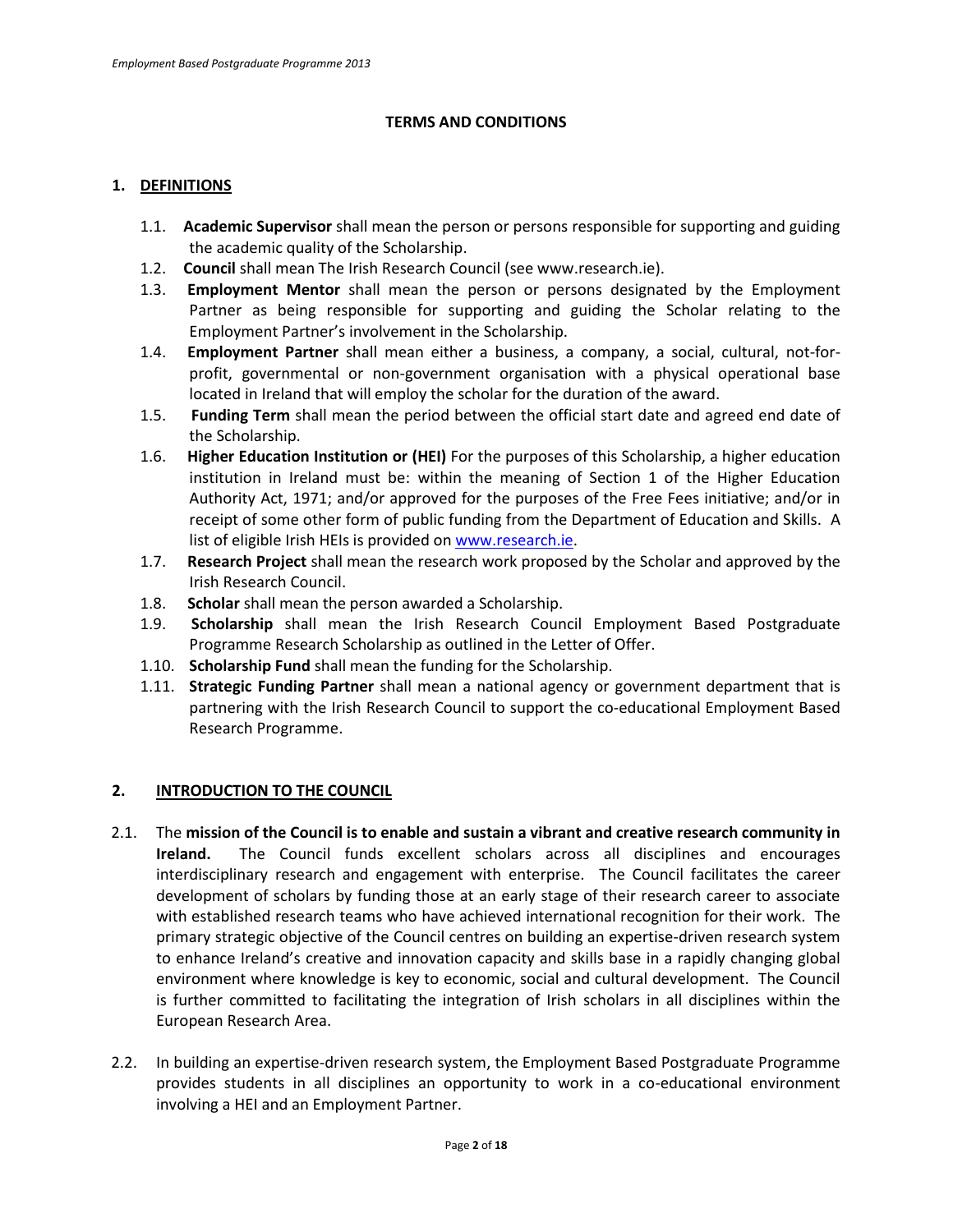2.3. In this regard, the Employment Based Postgraduate Programme is a key national mechanism through which to deliver on a number of particular objectives outlined in the government's Action Plan for Jobs (APJ) and the National Research Prioritization (NRP) Exercise. For this reason a number of national research funders are partnering with the Council on this programme. See Appendix I for more details.

## **3. DESCRIPTION OF SCHOLARSHIP**

- 3.1. The Scholarship offers opportunities for suitably qualified individuals to pursue a postgraduate degree in any discipline, at a HEI within Ireland while employed by an Employment Partner.
- 3.2. The aim of the Scholarship is to:
	- 3.2.1. educate scholars at either Masters or PhD level whilst simultaneously providing the scholar with an insight into the professional aspects of working in a range of research and innovation environments; and
	- 3.2.2. facilitate research collaboration, knowledge transfer and networking between scholars at Irish HEIs and Irish based employers.
- 3.3. The Scholar will hold an '**Irish Research Council Employment Based Postgraduate Research Scholarship'**.
- 3.4. The Scholarship supports research across all disciplines.
- 3.5. Funding under this programme is awarded to the individual Scholar.
- 3.6. The duration of funding to be given for the Scholarship is dependent on the type of degree being pursued.

| Degree type                                                                                                   | <b>Duration of full</b><br>degree |
|---------------------------------------------------------------------------------------------------------------|-----------------------------------|
| <b>Research Masters Degree</b><br>(where the Scholar is not registered for structured course work)            | 12 months                         |
| <b>Structured Research Masters Degree</b><br>(where the Scholar is registered for structured course work)     | 24 months                         |
| <b>Traditional Doctoral Degree</b><br>(where the Scholar is <b>not</b> registered for structured course work) | 36 months                         |
| <b>Structured Doctoral Degree</b><br>(where the Scholar is registered for structured course work)             | 48 months                         |

3.7. Allowances as to the duration of the award may be made for those who have taken approved leave from their degree programmes or who have temporarily withdrawn from them for duly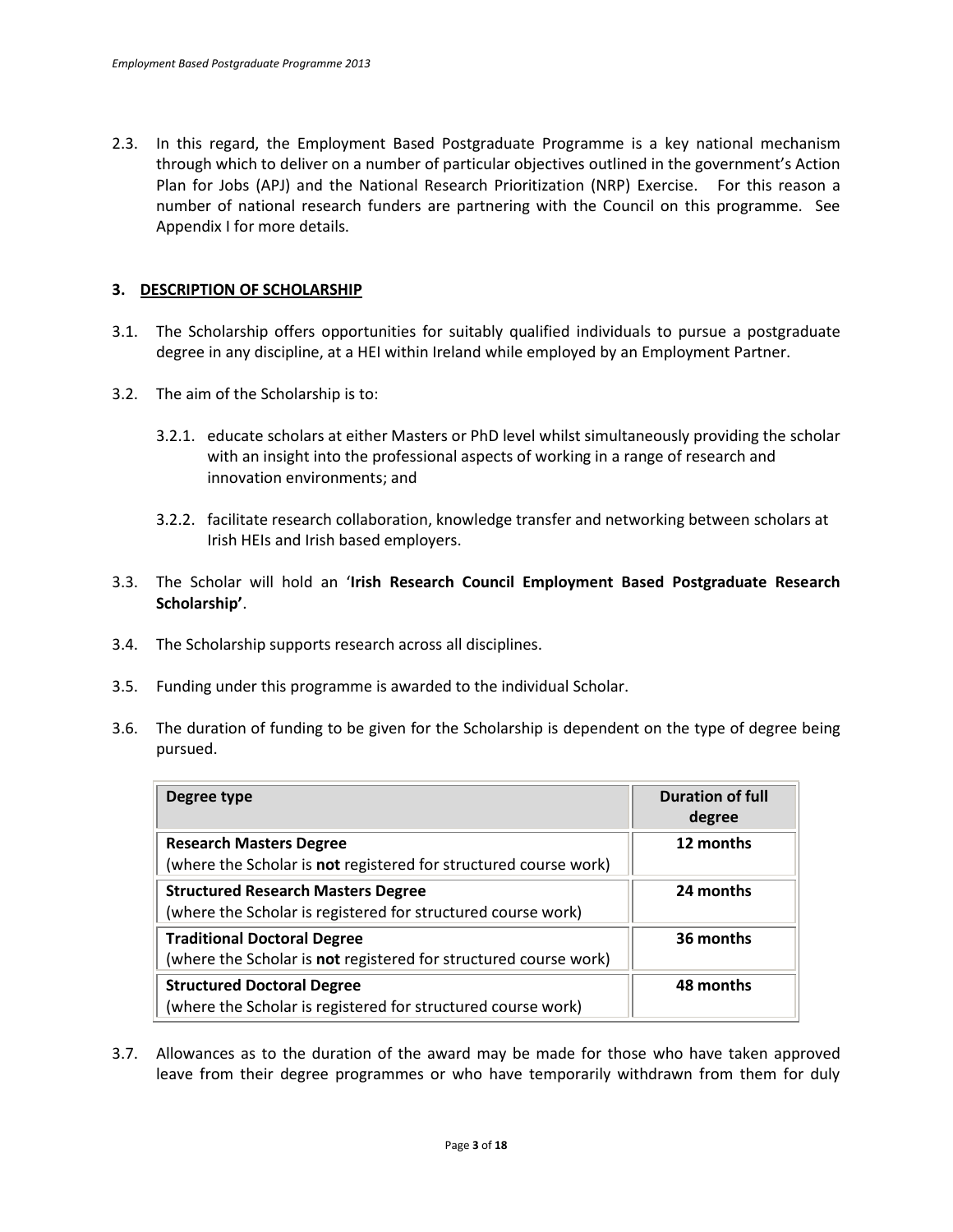certified medical reasons. These circumstances must be brought to the attention of the Council as soon as is practicable after they become known to the Scholar.

- 3.8. The Scholarship must commence no earlier than the date the Council approves the award and in the calendar year the Council approves the award.
- 3.9. The office of the Vice-President/Dean of Research/Head of Development, as applicable, will be required to endorse an application on behalf of their institution and must confirm the Scholar's participation on the specified type of degree being pursued.
- 3.10. Where a scholar is on a structured degree programme the Dean of Graduate Studies (or her/his equivalent) will be required to confirm that the scholar's programme includes the development of discipline-specific knowledge, research skills and generic/transferable skills in line with the national definition in Appendix II and meets institutional requirements for a structured programme, including coursework requirements. This requirement may be the subject of audit by Council and with reference to Clause 9.8 below, the Council reserves the right to suspend or terminate a Scholarship if this requirement is breached.

# **4. SCHOLARS**

- 4.1. Scholars are selected in accordance with the Council's Postgraduate Scholarship application and assessment process.
- 4.2. Scholars must fulfil the following criteria:
	- 4.2.1. at the time of application have been a new entrant to the degree for which they are to receive Council funding.

and in the case of

- 4.2.2. Research Masters Scholarships, not currently holding or having previously held a Council Postgraduate Scholarship;
- 4.2.3. Doctoral Degree Scholarships, not currently holding or having previously held any Council Postgraduate Scholarship other than those which would enable them to obtain a Research Masters Degree;
- 4.3. Scholars must be formally accepted by the HEI in line with its admissions policy and must be registered as a postgraduate student at the HEI for the award to commence.
- 4.4. Scholars must be full-time students and during the Funding Term must exclusively spend all of his/her working time on the Research Project at Masters or PhD education level and Training & Career Development activities, as per the Traning & Career Development plan in Clause 6.3.
- 4.5. The Scholar must spend between 30% and 50% of his/her time based in the HEI.
- 4.6. Time spent in the HEI should include (but is not limited to):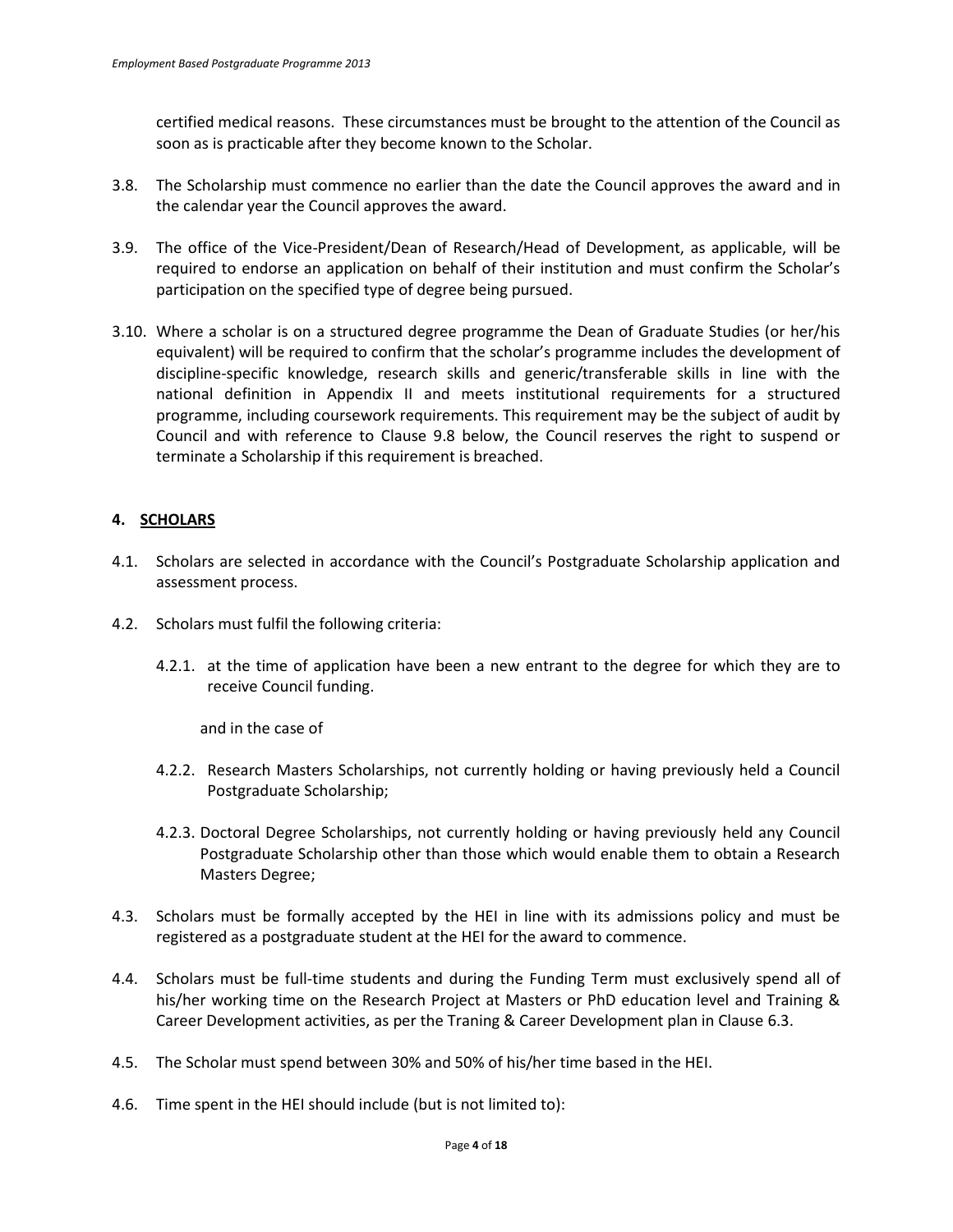- 4.6.1. structured coursework; and
- 4.6.2. research project requirements (where for example access to specialized equipment is not available in the Employment Partner).
- 4.7. Scholars from any country may hold a Council Postgraduate Scholarship. However, Scholars must:
	- 4.7.1. maintain her/his principal residence in Ireland during the period of the Scholarship;
	- 4.7.2. satisfy the State's regulations on immigration and have the support of their HEI and Employment Partner with respect to these regulations and requirements if not a national of a member state of the European Union (EU).
- 4.8. For all Scholarships, arrangements with respect to immigration will be a matter for settlement between the Scholar, his/her HEI, the Employment Partner, and the relevant immigration authorities of the State.
- 4.9. Acceptance of the award is subject to these Terms and Conditions and the Guide for Applicants which, in conjunction with the Letter of Offer and completed and signed Acceptance Form, constitute the basis on which the award is held and/or renewed.
- 4.10. Scholarships are held subject to these Terms and Conditions. If any of these are breached by a Scholar, Council will suspend or terminate the Scholarship and/or may require reimbursement of such payments as have already been made to the Scholar.

## **5. SCHOLARSHIP STRUCTURE**

## **Value of Scholarship**

 $\overline{a}$ 

- 5.1. The maximum amount of the Scholarship Fund provided by the Council will be €24,000 in any approved year for the duration of the Scholarship.
- 5.2. The HEI will retain one-third of the Scholarship Fund (e.g. where the Council awards a maximum fund of €24,000, the HEI would retain €8,000 of the funding provided by the Council) which will be allocated to cover:
	- 5.2.1. Contribution to fees (including non-EU) to the HEI, up to a maximum of €5,750 (any differential must be paid by the Scholar and/or HEI and/or Employment Partner) per annum;
	- 5.2.2. Eligible direct research support expenses to enable the Scholar to carry out the research project, including essential research supplies such as small consumables; books and journals; pay as you go access to national research infrastructure; software and hardware critical for the research<sup>1</sup> - to be obtained in the first year of the award; archival research

 $<sup>1</sup>$  Apart from this exception, Scholarship funds must not be used to purchase capital items.</sup>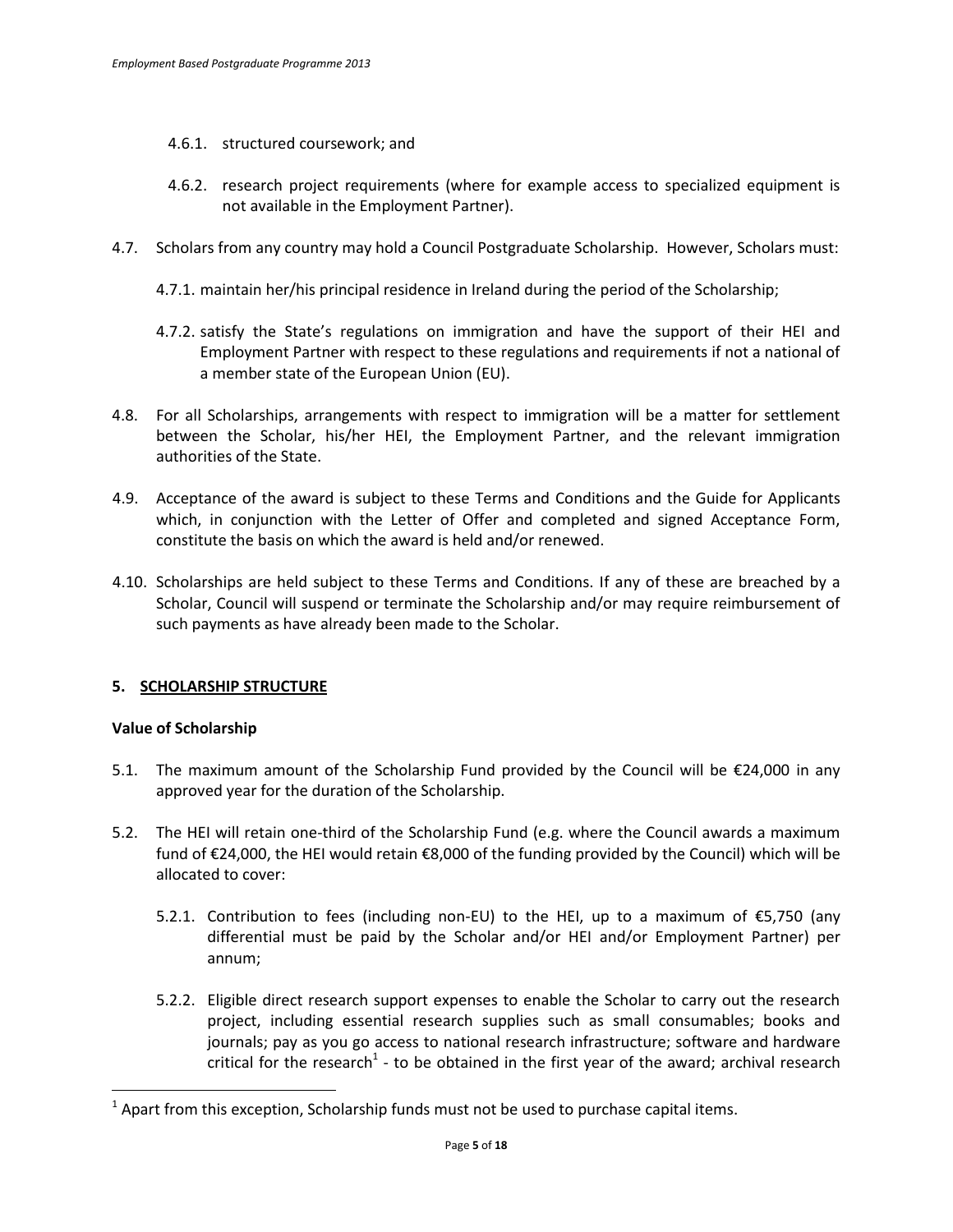costs; conference travel and participation; generic and/or specialist disciplinary skills training; publishing and write-up costs. The exact amount of eligible direct research expenses is subject to sufficient justification being made in the grant proposal up to a maximum of €2,250 per annum. Only vouched expenses incurred in actually carrying out the Research Project will be funded.

- 5.3. The maximum amount of the Scholarship Fund that can be spent in any year of the Scholarship is €24,000, plus any unspent balance of eligible direct research support expenses carried over from the previous year of the Scholarship. Apart from this exception, funds may not be carried forward from one year to the next.
- 5.4. No funds provided by the Council as part of the Scholarship Fund may be used by the HEI to cover overhead or administrative costs.
- 5.5. Funding will be provided only for the Research Project as presented in the application form and if any departures from this become apparent during the development of the Research Project the consent of the Council must be sought.
- 5.3. Expenses that occur outside the Funding Term are not eligible under the Scholarship.
- 5.4. While Scholarship funding is awarded to the individual Scholar, the award will be administered through the appropriate office within the HEI.

### **Fees**

5.5. Scholars who hold a fee waiver from their HEI, or where no fee is required, or where fees are paid in full or in part by a third party, must inform the Council and the appropriate offices in their HEI and will not be eligible for the fee portion of the Scholarship.

## **Employment Partner Contribution**

- 5.6. The HEI will provide two-thirds of the Scholarship Fund to the Employment Partner as a contribution towards the employment of the Scholar (e.g. where the Council awards a maximum Scholarship fund of €24,000, the HEI would provide €16,000 per year to the Employment Partner towards the employment of the Scholar).
- 5.7. Subject to Clause 5.10 the Employment Partner must employ the Scholar (either temporarily or permanently) for the duration of the award as a full-time employee on the normal terms and conditions for salaried employees.
- 5.8. Payments received by the Employment Partner can only be used to cover employment/salary costs.
- 5.9. A formal employment contract must be drawn up between the Employment Partner and the Scholar and agreed for the entire period of the award. Such an employment contract must: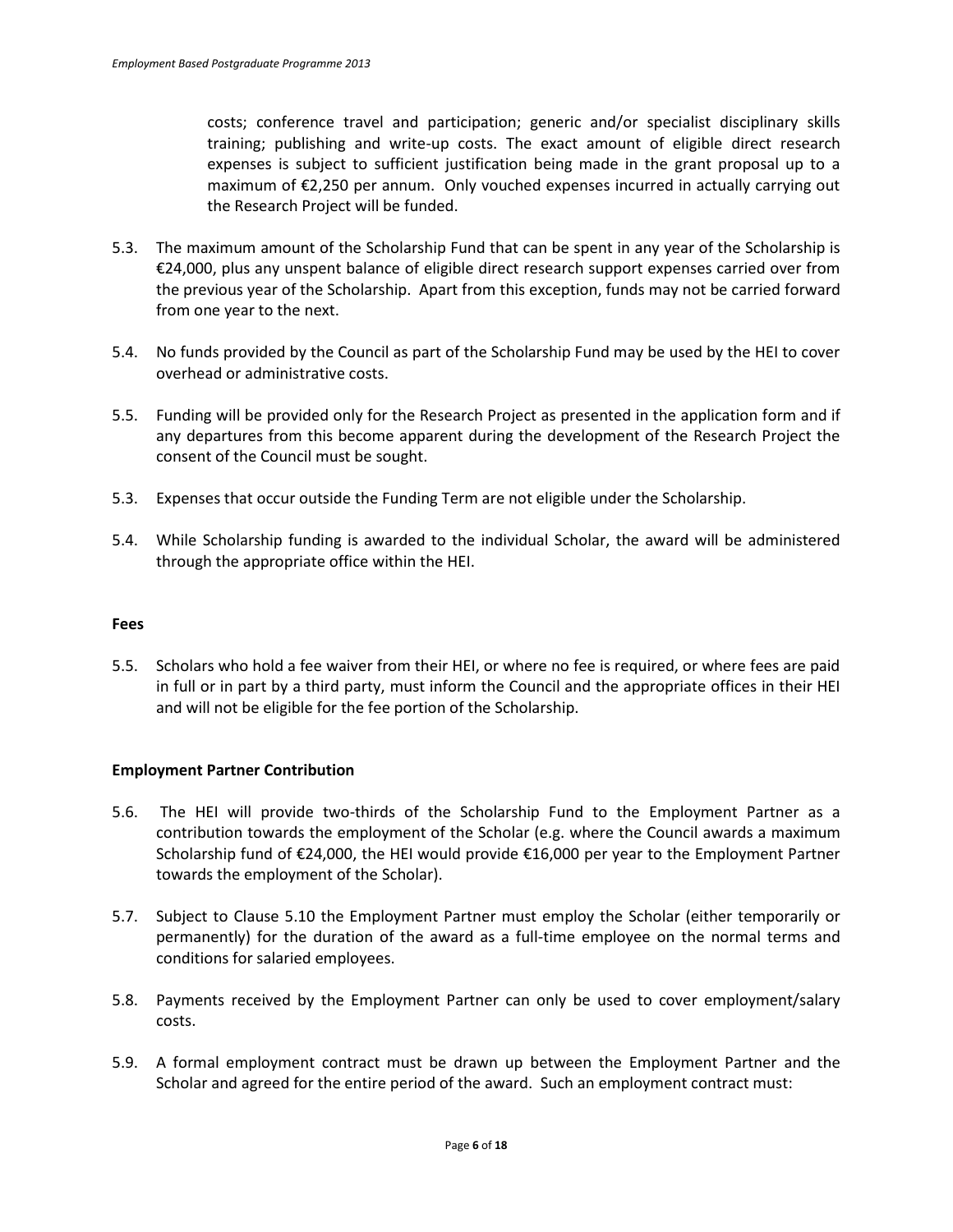- 5.9.1. comply with all Irish employment laws and regulations;
- 5.9.2. ensure that the Scholar's work tasks and time at the Employment Partner must be devoted exclusively to work associated with the Scholarship only and thus be part of the Scholar's education; and
- 5.9.3. not contain any restraint of trade or non compete clauses limiting the possibility of employment elsewhere.
- 5.10. The Scholar's salary will be negotiated between Scholar and the Employment Partner and must not be less than €24,000 or the salary for graduate entry to the Employment Partner, whichever is the greater. This amount is inclusive of the Council's two-third contribution.
- 5.11. Compliance with Irish laws and regulations on taxation will be a matter for resolution between the Scholar, the Employment Partner and the Irish Revenue Commissioners.
- 5.12. The Employment Partner will operate PAYE/PRSI/USC withholding on the salary paid by it to the Scholar and the relevant tax must be remitted to the Revenue Commissioners in line with the normal payroll procedures.
- 5.13. For the avoidance of doubt, all sums payable by the HEI to the Employment Partner shall be deemed to be inclusive of any VAT exigible under the VAT Consolidation Act 2010 and associated regulations.

## **6. CONDITIONS OF THE SCHOLARSHIP**

### **Location of Scholarship**

- 6.1. Scholarships must be held at an eligible HEI within Ireland.
- 6.2. While it is expected that the Scholar will pursue his/her Research Project to completion while registered at the HEI originally nominated and while employed by the Employment Partner originally nominated, it is recognised that there may be very exceptional circumstances in which a change of Academic Supervisor, HEI or Employment Partner may be requested. In such circumstances the Scholar, the Academic Supervisor and the Employment Mentor must present a written submission to the Council and present the case for the change requested. The Council will examine each such submission on its merits and will respond with a decision as to the continuation of funding in the new circumstances.

### **Training & Career Development Plan**

6.3. The Scholar, Academic Supervisor, and the Enterprise Mentor are required to create a Training & Career Development Plan as a method for developing a comprehensive work plan for the life of the Scholarship and with a view to a viable career beyond the Scholarship period.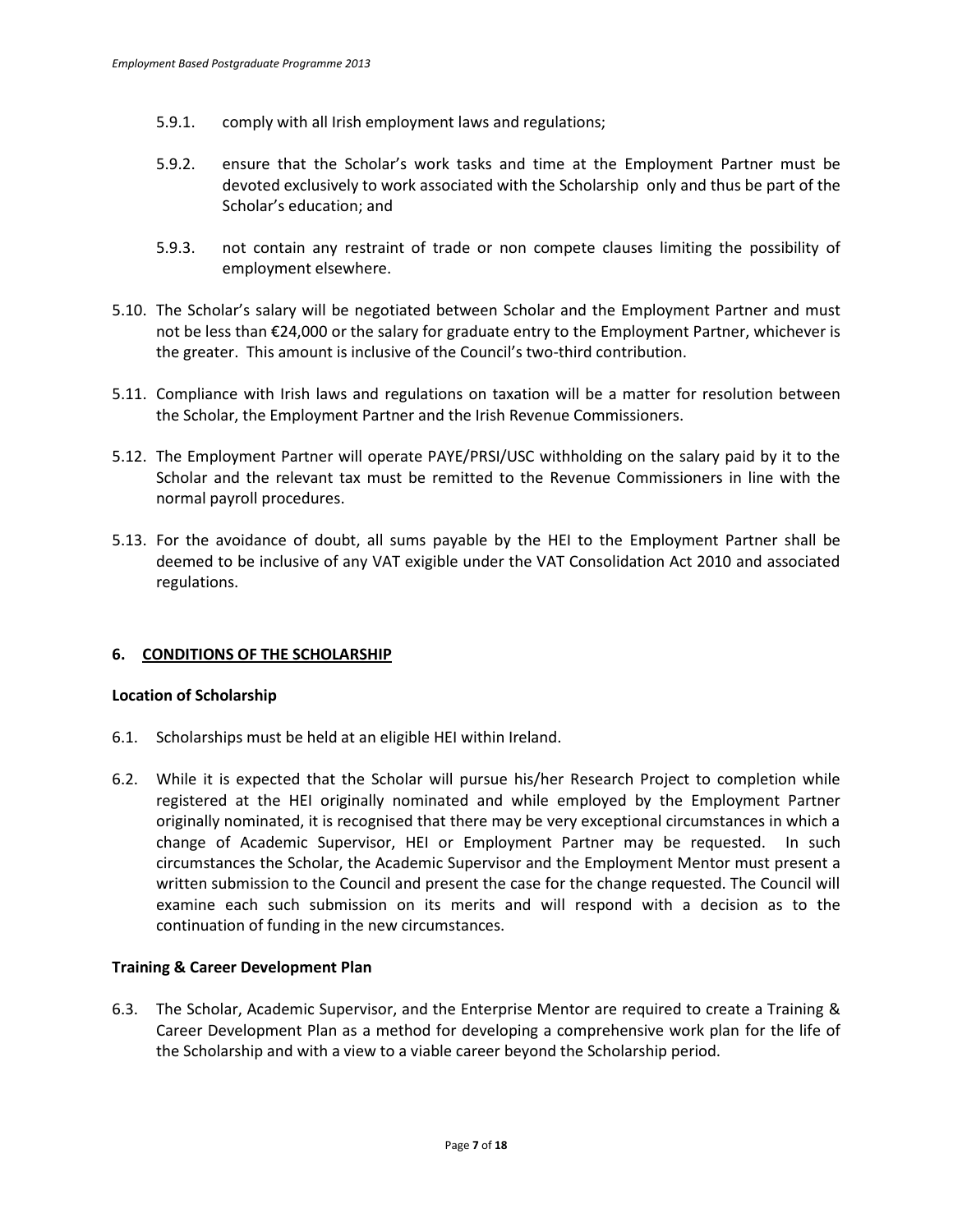6.4. A record must be kept of Training & Career Development activities completed by the Scholar and these must be reported in progress reports submitted to the Council.

### **Knowledge Transfer**

- 6.5. The Council encourages the commercialisation of research output as outlined in the National Intellectual Property Protocol *'Putting public research to work for Ireland: Policies and procedures to help industry make good use of Ireland's public research institutions'<sup>2</sup>*
- 6.6. In line with the National Intellectual Property Protocol identified in Clause 6.4, foreground Intellectual Property (IP) generated will be owned by the higher education institution. A Non-Exclusive Royalty Free (NERF) licence is permitted if the HEI is of the view that the interest of the state is best advanced through the utilisation of this option. In order to qualify for a NERF licence, the Employment Partner must be providing the minimum funding, employment support, education and training as set down in these terms and conditions. Preferential terms for the Employment Partner may be negotiated if the HEI is of the view that the best interests of the state are advanced.
- 6.7. The Council requires that background IP is captured clearly prior to initiation of the project, that there is clarity on who has access to background IP and declarations made on basis of same. Good practice through the maintenance of notebooks and records must be adhered to.
- 6.8. The Council does not make any claim to intellectual property arising from the Scholarship.
- 6.9. The HEI must establish rules and procedures for protecting and managing any intellectual property arising during the Scholarship. These rules and procedures must be in accordance with national guidelines.
- 6.10. A research agreement (including, reference to Intellectual Property Rights and confidentiality) must be in place between the HEI and the Employment Partner before the Scholarship can commence. The terms of any such agreement must not conflict with those outlined in this document.
- 6.11. A copy of any research agreement between the HEI and the Employment Partner must be made available to the Council.

## **Open Access Policy**

 $\overline{a}$ 

- 6.12. The Council has established and will promote the following policy relating to the placement of research publications and outputs in Open Access Repositories. (It is accepted that there will be recognised instances in which the following might not be feasible – in this instance the Scholar should contact their Academic Supervisor and Enterprise Mentor, for advice):
	- 6.12.1. All Scholars must lodge their publications and other research outputs, resulting in whole or in part from Council-funded research, in an Open Access repository and should make

<sup>2</sup> http://www.djei.ie/publications/science/2012/Intellectual\_Property\_Protocol\_Putting\_Public\_Researc h\_to\_Work\_for\_Ireland.pdf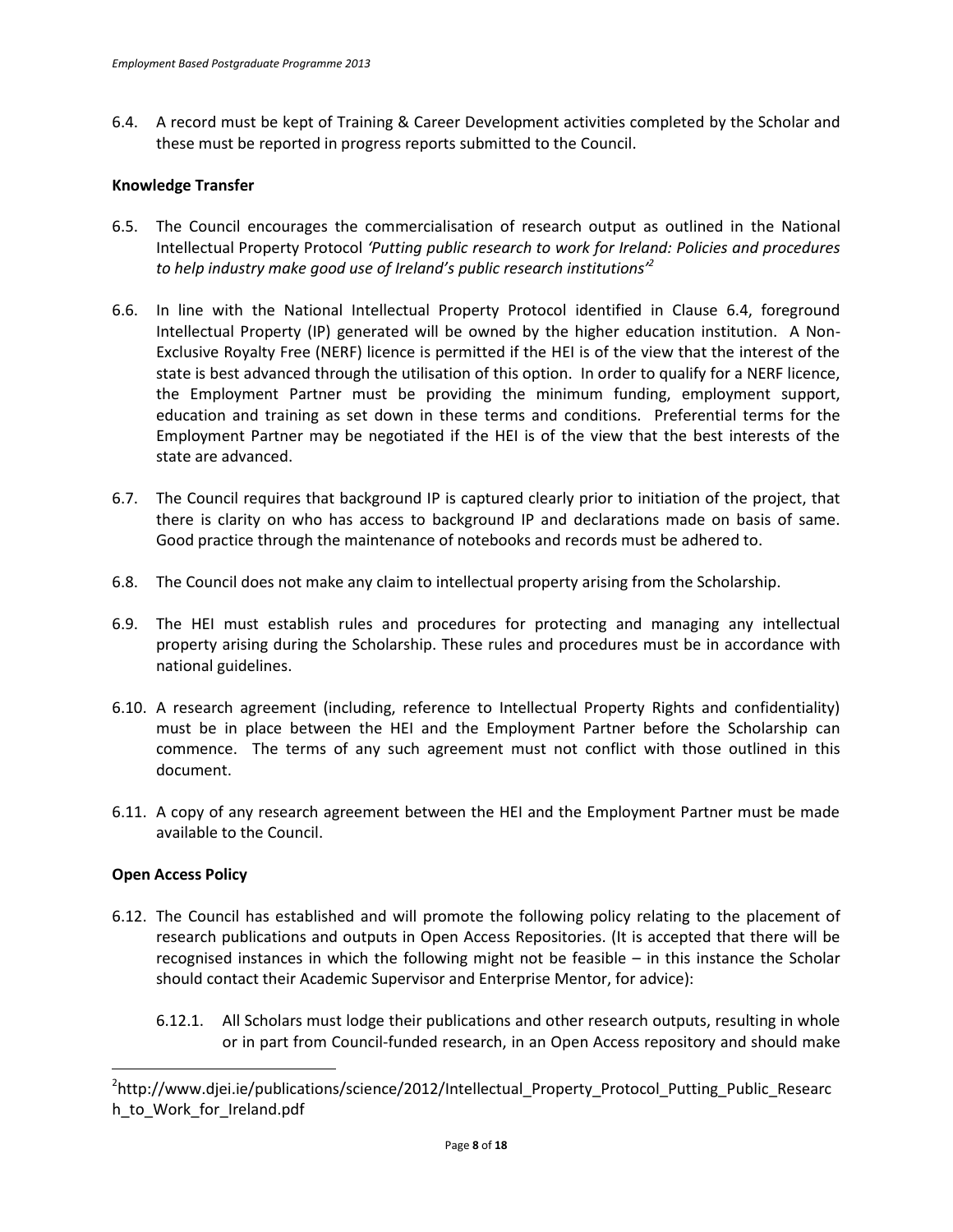such publications publicly discoverable, openly accessible and re-usable as soon as is possible.

- 6.12.2. All peer reviewed journal articles and conference publications should be deposited as soon as possible, ideally at the time of acceptance by the journal/conference and no later than the date of formal publication.
- 6.12.3. Other research outputs such as monographs, books, book chapters, research theses and reports should be deposited where possible.
- 6.12.4. The repository should ideally be a local institutional repository to which the appropriate rights must be granted to replicate to other repositories. However, suitable repositories are those, both local and other, that provide free public access to, and make provision for long-term preservation of, published research findings.
- 6.12.5. Repositories should release the metadata immediately upon deposit. Open Access to the full text paper should be made immediately upon deposit or once access restrictions, as required by certain publishers, have expired.
- 6.12.6. Scholars should agree terms of deposit with publishers. Clarity should be sought on copyright, licensing and embargo policies and agreed policies with publishers must be respected. Access restrictions to full text articles may be applied as required by certain publishers, however these restrictions should not normally exceed six months after publication for scientific, technical and health science research publications and twelve months for arts, humanities and social sciences research outputs. However the Council recognises that this may not be a feasible option in all cases, and in such a case, an expected embargo of up to 24 months may be facilitated in the arts, humanities and social sciences, but this will be subject to on-going review.

More information on the Open Access Policy is available on the Council's website at www.research.ie.

## **Ethical Approval**

- 6.13. The Council is committed to the maintenance of high ethical standards in the research that it funds through this Scholarship.
- 6.14. The HEI must have in place clear ethical guidelines and assurance procedures designed to manage research under its direction.
- 6.15. All Scholars are required to give careful consideration to ethical issues which may arise in the course of their research.
- 6.16. If ethical issues arise in their research, Scholars are required to submit a written statement to the Council to the effect that full consideration has been given to the ethical implications of the research proposal.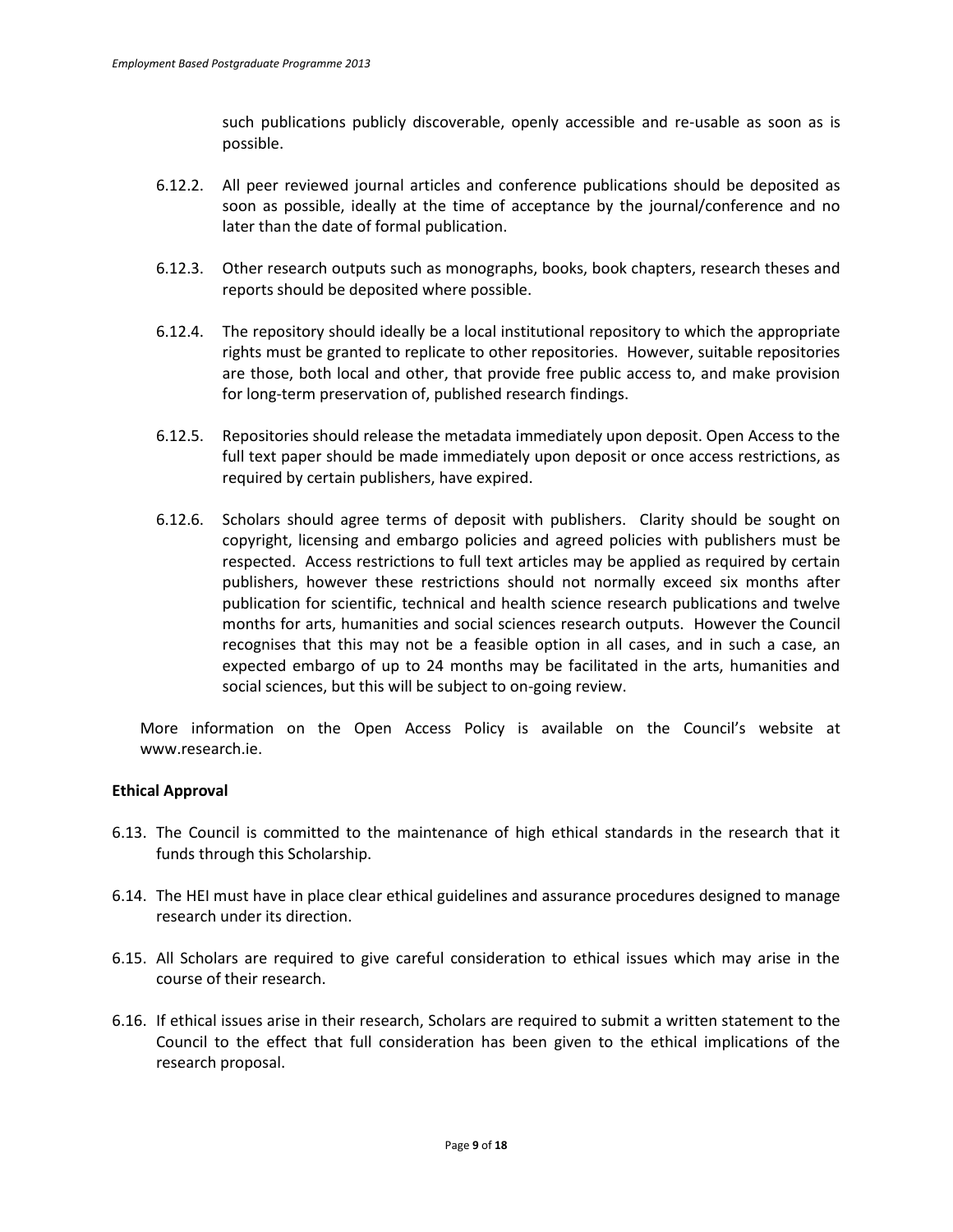- 6.17. This statement must further demonstrate the Scholar's proposed resolution of the ethical issue arising.
- 6.18. Where a Scholar's research proposal requires approval by the University Ethics Committee, or the equivalent body in her/his HEI, written evidence of such ethical approval is required by the Council before the Scholarship can commence or within three months of the start date.
- 6.19. Scholars should adhere to the recognised ethical practices and fundamental ethical principles appropriate to their discipline(s) as well as to ethical standards as documented in the different national, sectorial or institutional Codes of Ethics.
- 6.20. The Scholar must make sure that their research complies with all national and international regulation requirements governing the use of sensitive materials or processes, for example (and not intended to be a complete list): radioactive isotopes, ionising radiation, laboratory animals or other animals, pathogenic organisms, genetically manipulated organisms, toxic and hazardous substances and research on human subjects and human embryos.
- 6.21. If access to archival material in private custodianship, or archival material with restricted access is required for the project, written evidence of appropriate permission to consult such material must be furnished to the Council.

## **Sex-Gender Dimension**

- 6.22. The Council funds excellent research and excellent research fully considers the potential biological sex and social gender elements of the research content to maximise the impact and societal benefit of research. Not including the sex-gender dimension into the methodology, content and impact assessment of research can lead to poor research and missed opportunities. In order "that any assumptions made or issues addressed are based on the best available evidence and information", the sex-gender dimension has to be fully considered<sup>3</sup>.
- 6.23. All Scholars are required to give careful consideration to any sex-gender dimensions which may arise in the course of their research.
- 6.24. If applicable to their research, Scholars are required to submit a written statement to the Council to the effect that full consideration has been given to the sex-gender dimensions and implications of the Research Project. This statement must further demonstrate the Scholar's proposed resolution of the sex-gender dimension issues arising.

## **Research Integrity**

6.25. The HEI and Employment Partner must ensure that the highest quality of research conduct is maintained. The HEI must ensure that systems are in place to manage research misconduct (e.g. plagiarism, falsification of data, improper selectivity of data). The systems must be clearly publicised, together with agreed procedures for investigating allegations of research misconduct.

 3 <http://genderedinnovations.stanford.edu/methods/concepts.html>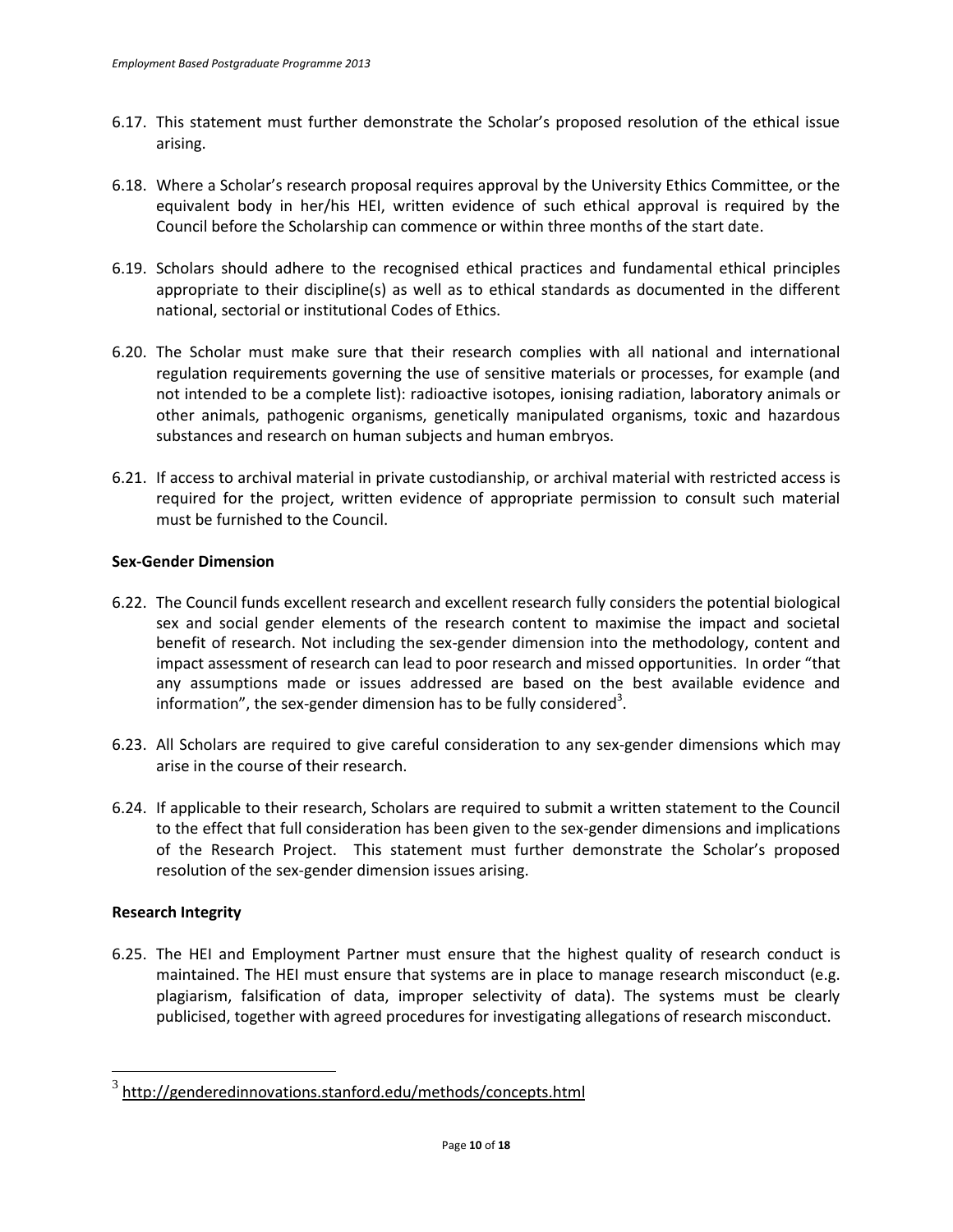### **Quality Assurance**

- 6.26. The HEI is responsible for the local implementation of the QQI/ IUQB National Guidelines of Good Practice in the Organisation of PhD Programmes in Irish Universities and for endorsing the appointment of a principal Academic Supervisor to support and guide the Scholar's work, to provide initial induction and to administer the Scholar's fund on their behalf.
- 6.27. The Scholar must be familiar with national guidelines such as the Irish Universities Quality Board's '*Good Practice in the Organisation of PhD Programmes in Irish Higher Education,'*  [http://www.iuqb.ie/info/good\\_practice\\_guidesacb4.html?article=a5b735f2-8618-4af8-8713-](http://www.iuqb.ie/info/good_practice_guidesacb4.html?article=a5b735f2-8618-4af8-8713-9bee30a780fd) [9bee30a780fd](http://www.iuqb.ie/info/good_practice_guidesacb4.html?article=a5b735f2-8618-4af8-8713-9bee30a780fd), and HETAC's *'Research Degree Programme Policy and Criteria'*[http://www.hetac.ie/docs/E.1.7-](http://www.hetac.ie/docs/E.1.7-1.0_Research_Degree_Programme_Policy_And_Criteria_2010.pdf) 1.0 Research Degree Programme Policy And Criteria 2010.pdf.

### **Acknowledgement of Council Scholarship Support**

- 6.28. All proposed publications arising from the Research Project must have the approval of the Academic Supervisor and the Employment Mentor prior to publication.
- 6.29. All parties must comply with confidentilaity as outlined in the research agreement referred in Clause 6.10.
- 6.30. All publicity, including public lectures, interviews, email signatures, letterheads, office signs, publications, monographs, print materials, online materials, press releases, television and radio advertisements, websites, film, video and audio recordings associated with or arising from the research undertaken by the Scholar while in receipt of a Council Scholarship must contain acknowledgement of funding received from the Council and its Strategic Funding Partner if relevant.
- 6.31. All publicity (as listed above) must also contain acknowledgement of funding received from the Employment Partner.

## **7. Finance**

### **Payment of Scholarship**

- 7.1. Subject to the compliance of the Scholar, HEI and Employment Partner with these terms and conditions and to the receipt by the Council of satisfactory reports on the progress of the Scholarship, the Scholarship will be paid to the Scholar's HEI, quarterly in advance, with the first instalment to be made as soon as the Scholarship commences.
- 7.2. All amounts payable in respect of the award of postgraduate Scholarships are made directly to the Scholar's HEI. The Council does not transfer any monies directly to the Scholar.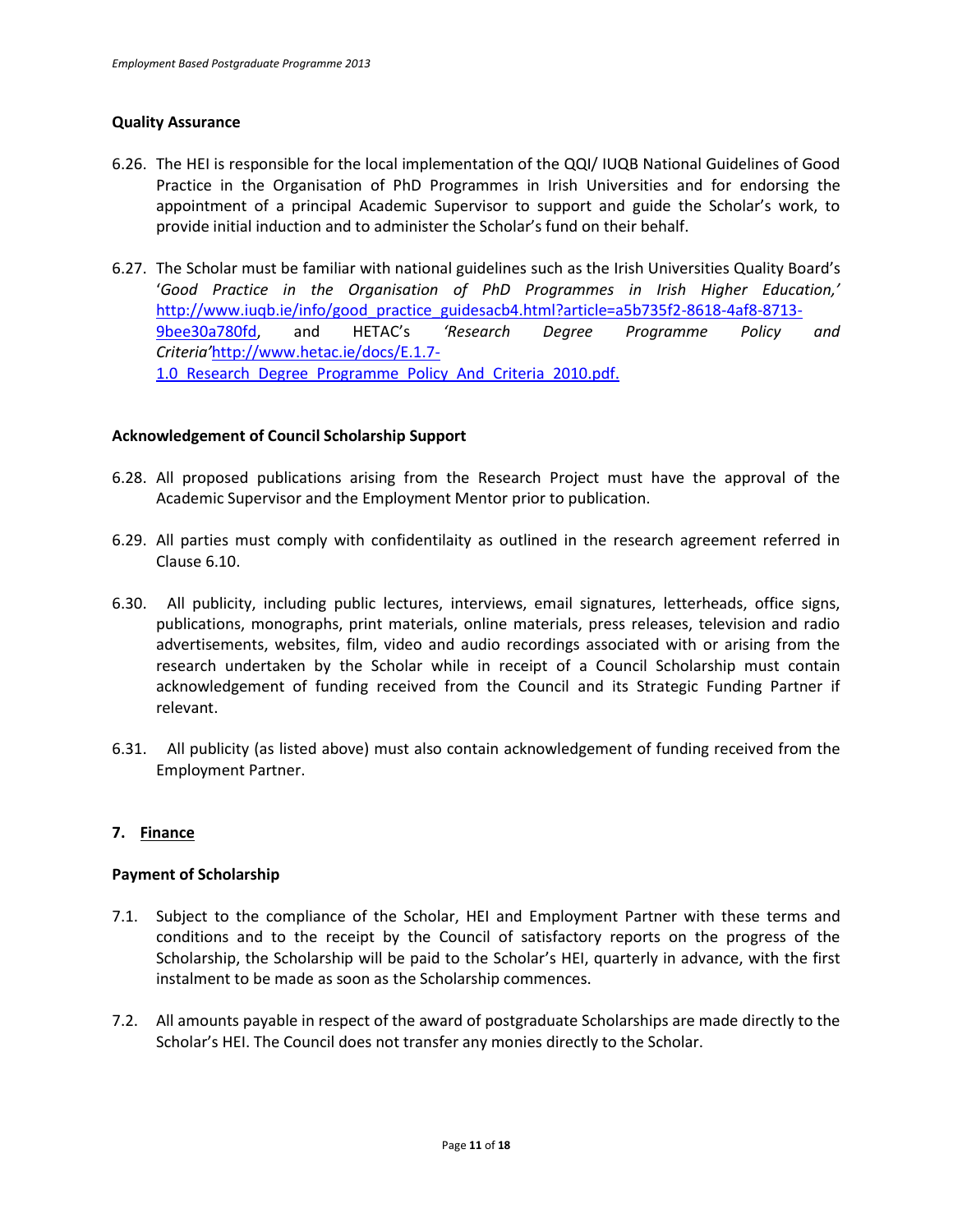- 7.3. The HEI will then co-ordinate the payment of the award to the Scholar and the Employment Partner. It is the responsibility of the Scholar and Employment Partner to contact the relevant Postgraduate Grants office at the HEI with regard to administration at the HEI level.
- 7.4. The Scholar, in collaboration with their Academic Supervisor and Employment Mentor, is responsible for appropriate financial planning and spending under Clause 5.2.2 during the Funding Term of the Scholarship.
- 7.5. Payment of a Postgraduate Scholarship is wholly subject to receipt of funding by the Council from the Department of Education and Skills.
- 7.6. In the event of such funding being reduced or discontinued, neither the Department of Education and Skills, nor the Council will be under any liability to provide funding or to compensate a Scholar for any reduction or cessation of such funding.

### **Financial Accountability**

- 7.7. The HEI is responsible for and accountable for the proper use of the Scholarship Fund.
- 7.8. The Council reserves the right to ask for confirmation from External Auditors of the HEI of the following:
	- 7.8.1. that the annual accounts of the HEI are up to date and have been approved by the Auditors without qualification;
	- 7.8.2. that the management letter from the Auditors raised no matters that did or could significantly affect the administration of Scholarships awarded by the Council;
	- 7.8.3. that monies received under the Scholarship have been used for the purpose for which they were awarded.
- 7.9. The Council also reserves the right to commission audits of the participating HEI for financial or other compliance. The HEI undertakes to fully facilitate these reviews.
- 7.10. The Council accepts no responsibility, financial or otherwise, for expenditure or liabilities arising out of work funded by Scholarships and the HEI must fully indemnify the Council against all such expenditure or liabilities and against any actions, proceedings, costs, damages, expenses claims and demands arising from them including, in particular, but without limitation, any claims for compensation for which the HEI may be liable as an employer or otherwise, or any claims by any person in relation to any intellectual property.
- 7.11. The HEI will return all unspent funds to the Council at the end of the Funding Term.

### **8. Review of Progress**

8.1. The Council attaches considerable importance to procedures for monitoring research performance and ensuring effective progress under the Scholarship.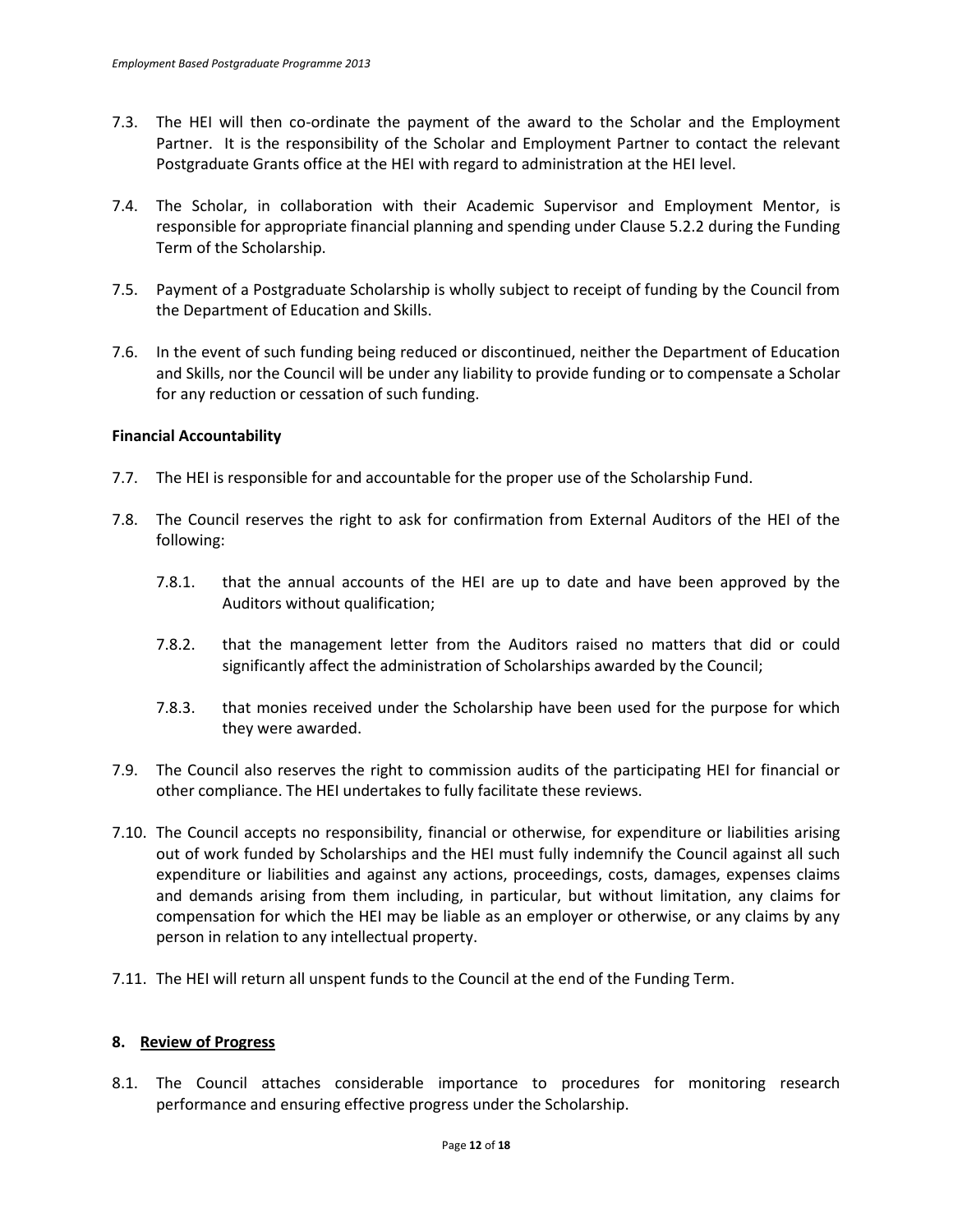- 8.2. The Scholar, the Academic Supervisor and the Employment Mentor will be required to submit biannual progress reports at specified dates to the Council during the lifetime of the Scholarship. A comprehensive report will be submitted annually, with a shorter report submitted midway through the year.
- 8.3. It will be the responsibility of the Scholar to make sure that all progress reports are submitted on time. The timely submission of these reports is a condition of the continuation of the Scholarship.
- 8.4. The format for these reports is available from the Council, and will include but will not be limited to:
	- 8.4.1. Financial update;
	- 8.4.2. Career development progress;
	- 8.4.3. Research progress and outputs (including outreach activities).
- 8.5. These reports must be accompanied by a confidential evaluation of the progress of the Scholarship from the Scholar, the Academic Supervisor and the Employment Mentor. A template will be available from the Council.
- 8.6. Such reports, combined with other evidence of attainment, such as formal institutional approval, are a condition of continuation/renewal of funding.
- 8.7. If the Scholar does not submit progress reports on time or if the Council receives an unsatisfactory progress report or evaluation, the Scholar will be informed of the unsatisfactory report. The Scholar will be allowed to resubmit an amended report. The Council reserves the right to convene a Review Committee to evaluate the Scholarship to date, in accordance with the deliverables outlined in the original proposal to the Council (including the research plan and proposed outputs, and training and career development plan).
- 8.8. If asked to do so, the Scholar, Academic Supervisor and Employment Mentor must attend meetings with the Council to provide an account of the progress or outcomes of the Scholarship.
- 8.9. If a Review Committee is convened by the Council, this committee can draw as necessary on disciplinary inputs from experts who have acted as evaluators. The Council will provide feedback to the Scholar indicating either:
	- 8.9.1. Report satisfactory in all respects and Scholarship confirmed.
	- 8.9.2. Report deficient in some areas and specific actions for resolution indicated with a time deadline.
	- 8.9.3. Report indicates evidence of unsatisfactory progress and the Scholarship may be suspended or terminated.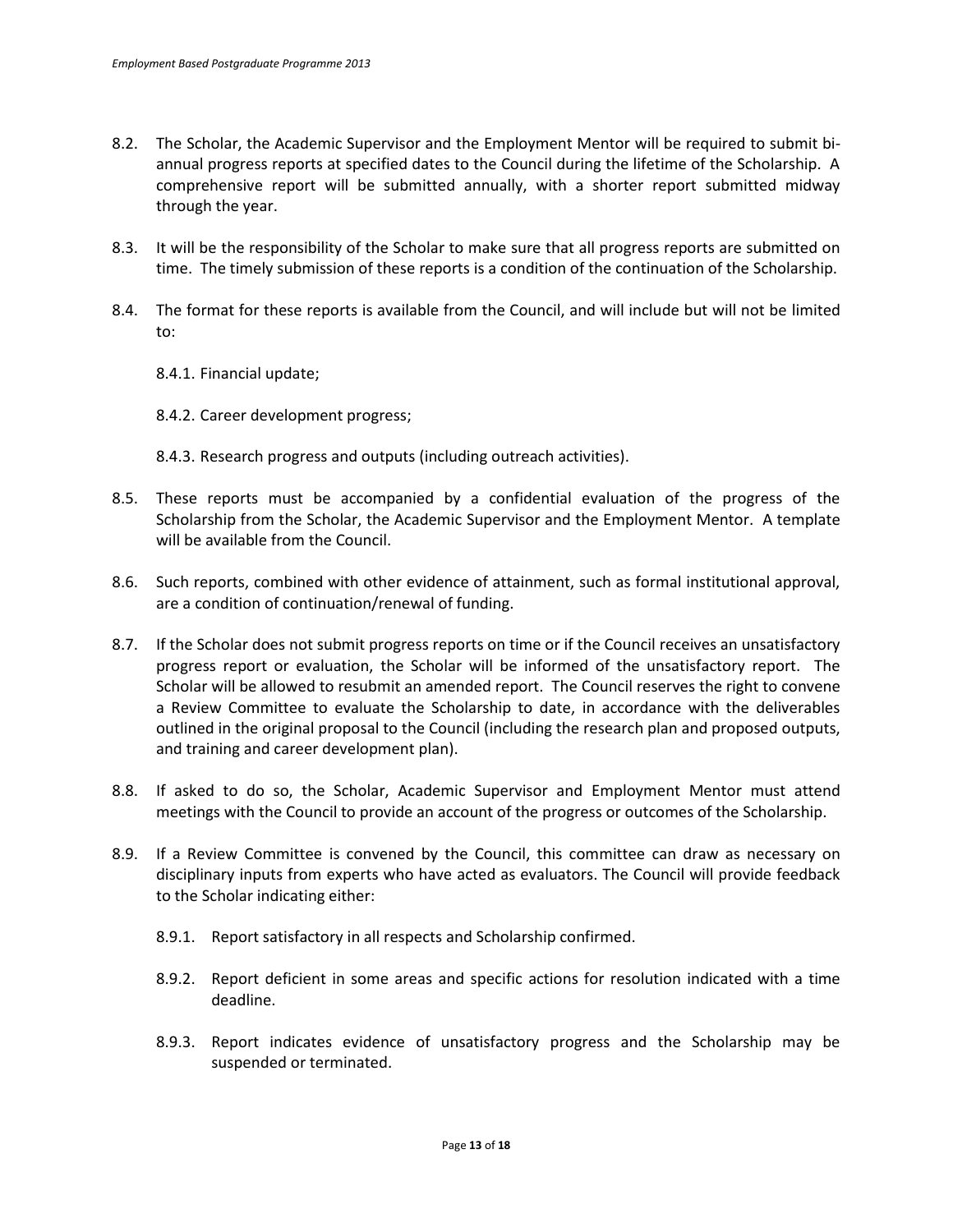- 8.10. The Council reserves the right to suspend or terminate the Scholarship where necessary and without prejudice.
- 8.11. All Scholars may be subject to an external research audit and financial audit.
- 8.12. It will be the responsibility of the Scholar's Academic Supervisor and Employment Mentor to ensure that if the Scholar leaves her/his Employment Partner or HEI, or is not dedicating sufficient time or effort to the Scholarship, the Council is informed immediately.
- 8.13. The Scholar must contact the appropriate office in their HEI if they have any concerns about their Scholarship. If concerns continue, the Scholar must contact the Council directly.
- 8.14. It is the responsibility of the Scholar to inform the Council in writing of any change of address, telephone, or e-mail within two weeks of such a change. For ease of contact, Scholars are requested to use a single email address for all correspondence from application to award and for the duration of the Scholarship.
- 8.15. Scholars are required to inform the Council of the successful completion of their postgraduate degree.
- 8.16. The Council will carry out a destination survey of those who receive Scholarships, following completion of the Scholarship.
- 8.17. Prior to the end of the Scholarship, Scholars are required to provide follow-up contact details for the purpose of destination tracking. The Scholar must agree to being contacted at a series of time periods post the Scholarship, so that the Council can gather follow-up information on the Scholars funded by the Council.

## **9. Deferral and Termination**

### **Deferral of Scholarship**

- 9.1. Scholarships may not be deferred, other than for eligible career breaks (e.g. maternity or parental leave) or in exceptional circumstances (e.g. illness). The decision is at the discretion of the Council whose decision on the matter will be final.
- 9.2. Where there is an agreed suspension of the Scholarship, the Council can consider Scholars' requests for no-cost extensions beyond the Funding term.

## **Termination of Scholarship**

- 9.3. Scholars who submit their thesis for examination before the last date allowable under the Funding Term must stop drawing any remaining funds from their Scholarship account.
- 9.4. Should a Scholar be unable for any reason (including medical reasons) to pursue his/her project in accordance with these Terms and Conditions, the Scholar, Academic Supervisor and Enterprise Mentor must as soon as possible, inform the Council and the research office or its equivalent in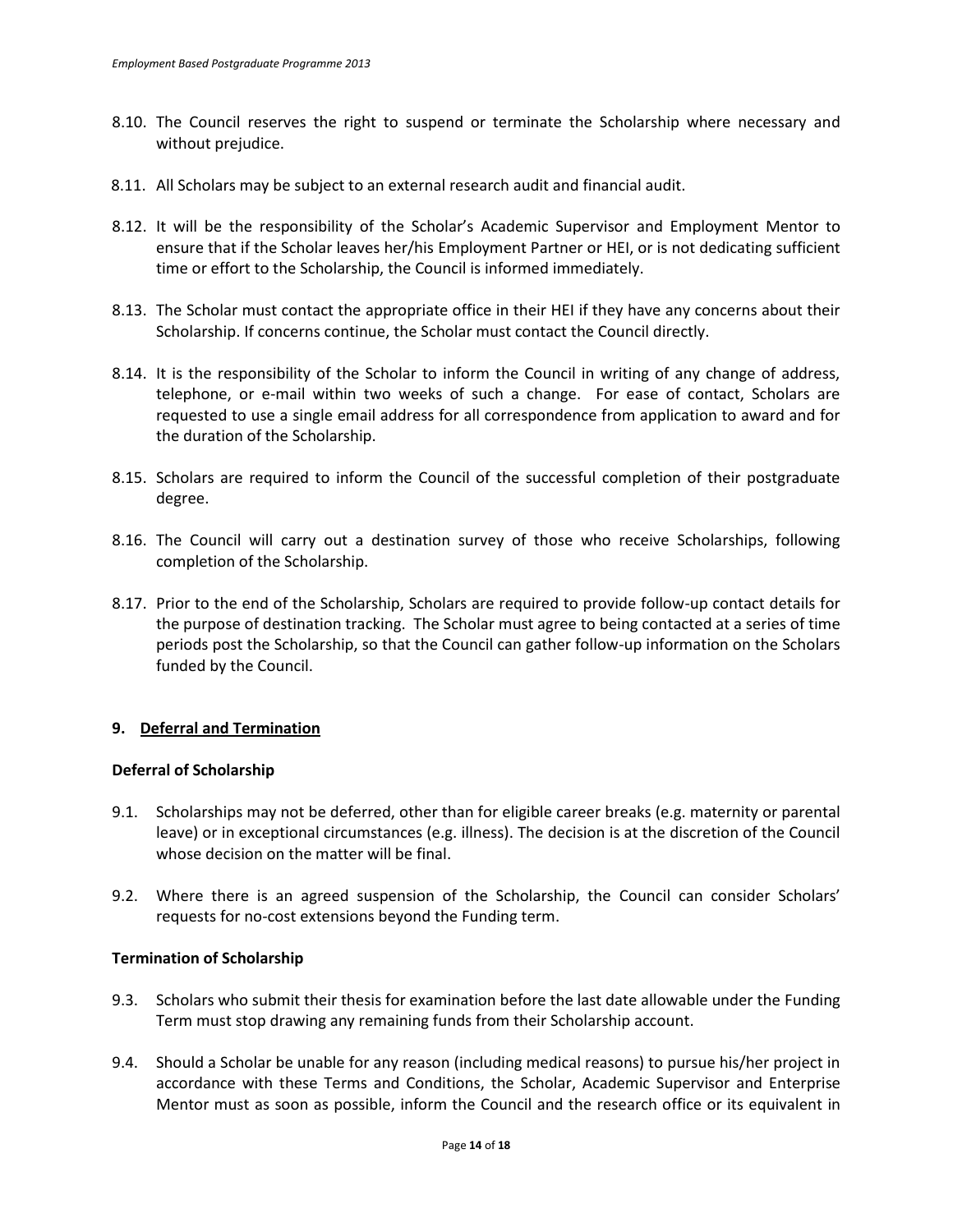the HEI. The Scholar must do this no later than two weeks of such a situation coming to her/his attention. In such situations, Council will have regard to the usual conventions of the Scholar's HEI. However, given the basis on which Scholarships are awarded, the Council reserves the right to withdraw or suspend the Scholarship.

- 9.5. The Council recognises that for personal, professional or other reasons, a Scholar may wish to terminate her/his Scholarship prematurely. This action should not be taken without *prior* consultation with Council.
- 9.6. Where the Scholar intends to prematurely terminate the Scholarship, the Council will require evidence of academic progress to the date of departure. In the event that the Council deems the Scholar's progress inadequate, the Council may pursue the Scholar or the HEI or both for reimbursement of the amounts expended.
- 9.7. If the Scholar terminates a Scholarship, the Council is not responsible for continuing to pay funds to the HEI. The Council may seek to recover some or all the funds allocated or used.
- 9.8. The Council reserves the right to suspend or terminate the Scholarship and/or require reimbursement by the HEI as the recipient of the Scholarship fund of some or all payments as have already been made to the Scholar if any of the terms and conditions as outlined in this document have been breached.

### **10. Responsibilities of the Host Organisation(s)**

### **Higher Education Institution (HEI)**

- 10.1. The HEI must accept full accountability for managing, monitoring and assuring the quality of all research work funded under the Scholarship and management of the Scholarship Fund.
- 10.2. The HEI must ensure an Academic Supervisor is appointed with responsibility for supporting and guiding the Scholar and ensuring the academic quality of the research fully meets the academic requirements of the award of a postgraduate degree.This Supervisor would normally be a Principal Investigator, or other suitably qualified person. Regular contact should be maintained between the Academic Supervisor and the Scholar throughout the duration of the Scholarship.
- 10.3. The HEI is responsible for providing the facilities and access to the equipment needed for the Scholar to carry out the HEI element of the Research Project, ensuring that all items of equipment and materials provided for the Scholarship are adequately maintained and are available in line with the HEI policy for accessibility to equipment and services in the institution.
- 10.4. The HEI must obtain and comply with all necessary and statutory permissions laid down by local and national authorities in relation to protecting the environment, preventing pollution and ensuring wider societal health and safety protection.

### **Employment Partner**

10.5. The Employment Partner must: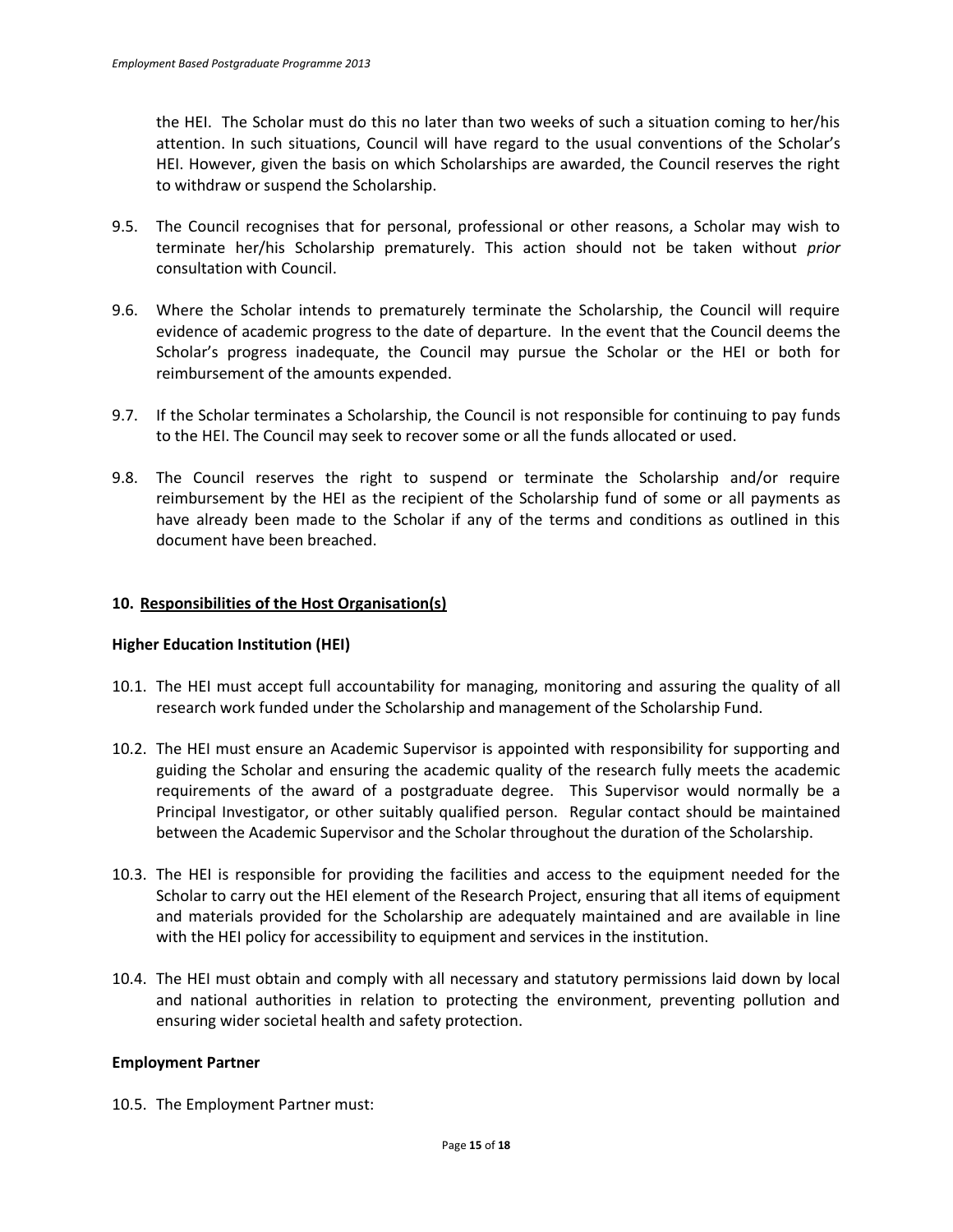- 10.5.1. have the capacity to provide professional guidance and to provide access to experimental facilities or data;
- 10.5.2. have a professional working environment capable of supporting the Research Project;
- 10.5.3. nominate an Employment Mentor to work with the Scholar and her/his Academic Supervisor. This Employment Mentor must be capable of supervising the Scholar with regard to the Employment Partner's related aspects of the Research Project and contribute to the Scholar's professional development in the Employment environment. Regular contact should be maintained between the Employment Mentor and the Scholar throughout the duration of the Scholarship.
- 10.5.4. ensure that the Research Project is embedded in the Employment Partner's organisation;
- 10.5.5. be in a position to financially support the Research Project for the full agreed Funding Term of the Scholarship.
- 10.5.6. along with the HEI, accept full accountability for the management and monitoring the Research Project.
- 10.5.7. obtain all necessary permissions prescribed by Local and /or National Authorities and will comply with all requirements of such permissions together with all statutory requirements which may be necessary, to include but without prejudice to the genrality of the foregoing: the protection of the environment, the prevention of pollution and ensuring wider societal health and safety protection.

## **11. General Scholarship Conditions**

- 11.1. These Terms and Conditions will be governed by and construed in accordance with the Laws of Ireland and all parties will expressly and irrevocably submit to the jurisdiction of the Irish Courts.
- 11.2. The Council will strive to adopt procedures that are consistent with the policies of the Irish Government in relation to the development of the Information Society and accordingly properly authenticated electronic communications will be treated as legally equivalent to paper submission.
- 11.3. The Council, HEI and Employment Partner must follow good practice on data protection, management and security. The Council cannot be held legally liable for interference by any third party.
- 11.4. It is a condition of acceptance of a Scholarship that Scholars grant permission to the Council to share data about the application with government departments and other national funding agencies for statistical and policy formation purposes.
- 11.5. The Council reserves the right to revise the Terms and Conditions of this Scholarship at any time.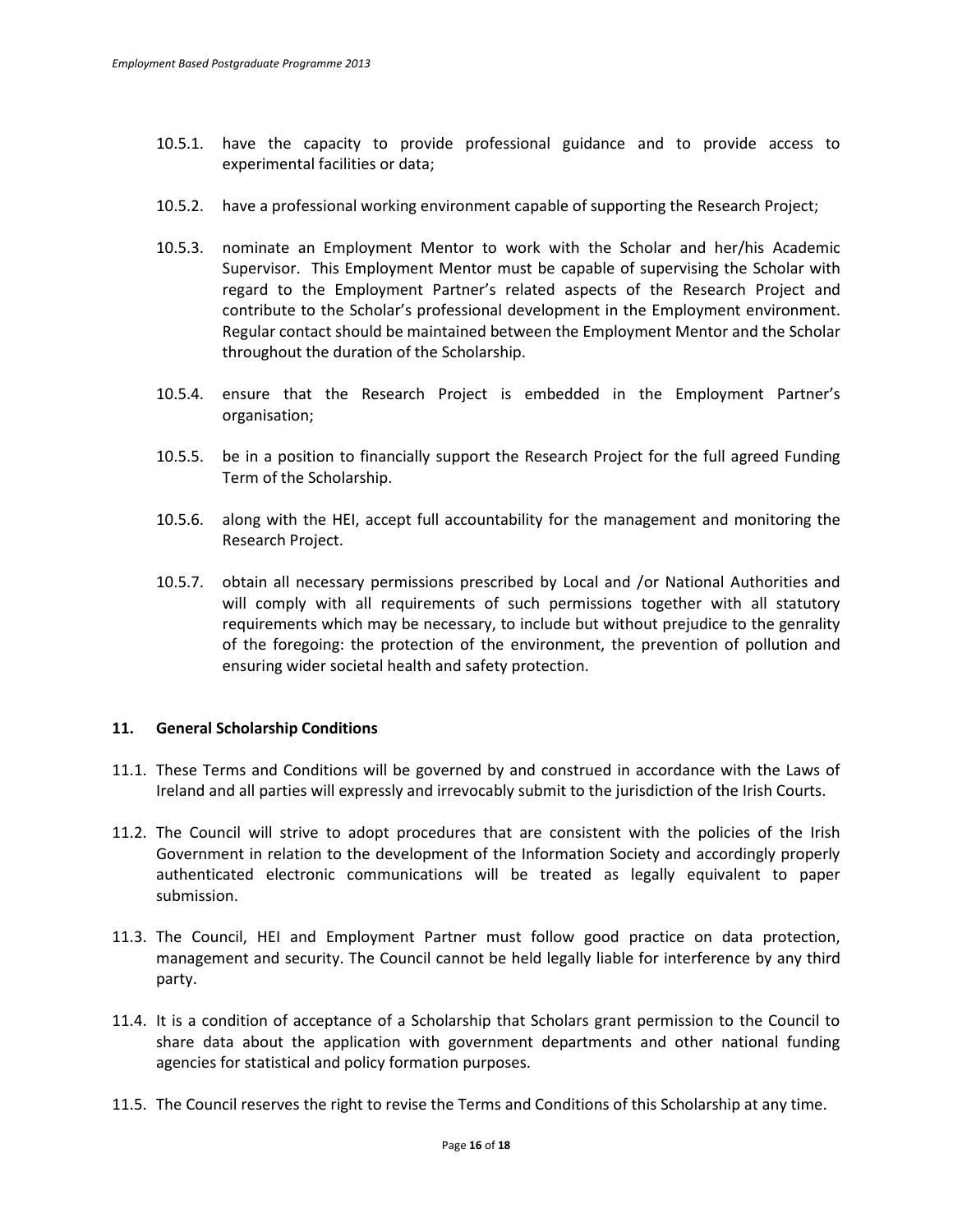# **Appendix I**

## **Strategic Funding Partners Statement of Themes**

## *Introduction*

In line with the Action Plan for Jobs  $(API)^4$ , the co-educational Employment Based Postgraduate Programme is a priority for the Irish Research Council (the Council).

Following from a successful collaboration under the pilot scheme in 2012, the **Department of Food and the Marine (DAFM)** will continue its strategic partnership with the Council for 2013. This will enable the DAFM to deliver on their APJ objectives, specifically, the development of a targeted initiative to support the development of capacity in a number of areas critical to the Bio economy.

Also in 2013, a number of other national agencies are partnering with the Council and supporting the coeducational Employment Based Research Programme as a mechanism to deliver on the objectives of the government's National Research Prioritization (NRP)<sup>5</sup>. The latter NRP underpins and contributes to the delivery of the APJ through (a) the identification of 14 priority areas that are to deliver sustainable economic return through their contribution to enterprise development, employment growth, job retention and tangible improvements in quality of life and (b) the setting out of specific recommendations so as to enhance innovation capacity across the economy.

Our new strategic funding partners are **Sustainable Energy Ireland (SEAI), Teagasc and Science Foundation Ireland (SFI).** In addition, **Enterprise Ireland** will act as a new strategic promotion partner and will promote the Employment Based Postgraduate Programme to employers across the economy.

## *Themes*

 $\overline{a}$ 

In supporting the programme, specific themes have been identified under which applications would be particularly welcome by both the DAFM and SFI. These themes have been identified following an analysis of funding portfolios and identification of NRP areas where there are gaps in capacity. Themes identified are:

DAFM **-** Agriculture, Food, Forestry or the general Bio economy fields aligned to NRPE Priority Areas H and I, and DAFM relevant parts of F, L & M<sup>6</sup>.

SFI - Medical Devices; Manufacturing Competitiveness; Innovation in Business and Services; and Connected Health.

Note: For the 2013 call, strategic funding partners will not predetermine in which areas support may be provided, but rather will await the outcome of the assessment process to see the distribution and quality of the applications received.

<sup>4</sup> http://www.djei.ie/publications/2013APJ.pdf

<sup>&</sup>lt;sup>5</sup> http://www.djei.ie/science/technology/rpmaps/A\_Framework\_for\_Monitoring\_Public\_Investment\_in\_STI.pdf

 $^6$  <http://www.djei.ie/science/technology/rpmaps.htm>